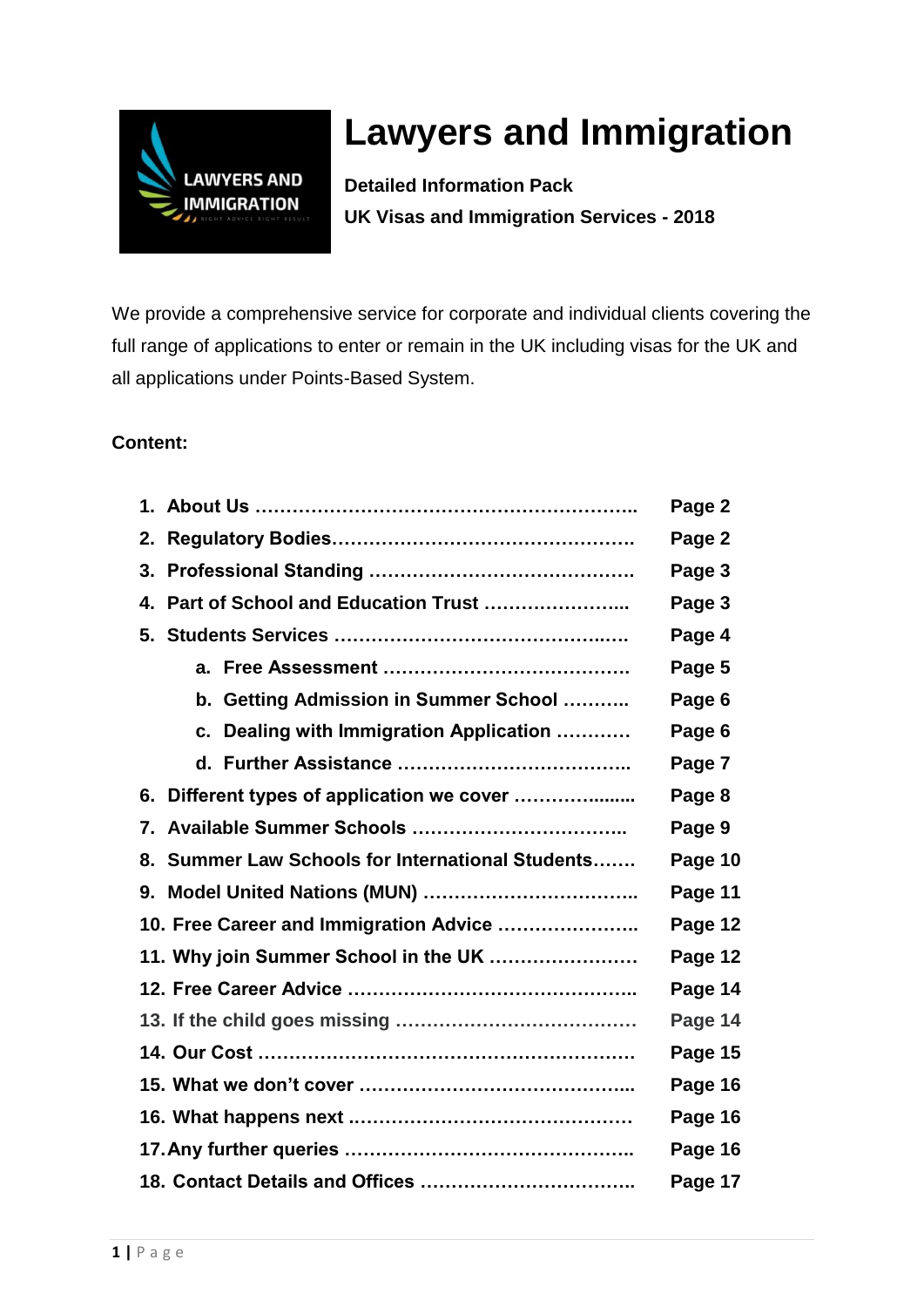### **About us:**

We are a team of skilled Indian Lawyers and UK qualified Solicitors helping people to gain entry to the UK in a righteous manner.

Our solicitors are experienced Immigration lawyers with over 10 years of immigration experience. They deal with all UK Immigration applications from complex Tier 1 Entrepreneur applications to Tier 2 General, marriage, finance, visitor and student applications.

# **Regulatory Bodies:**

The UK Immigration solicitors are regulated by the Solicitors Regulation Authority (SRA) and OISC to provide independent immigration advice.

Our lawyers in India are experienced High Court practicing lawyers with experience in the UK Immigration law and Indian judicial law. They are regulated by the Bar Council of India and Bar Council of Punjab and Haryana.

We are a licensed firm regulated by the Puniab Travel Professionals Regulations Act 2012.

We also comply with the following UK regulations

- $\triangleright$  Bribery & Data Protection Acts
- $\triangleright$  British Council Engagements
- > UKCISA/AISA Code of Ethics
- ▶ QAA Guidance
- $\triangleright$  Solicitors Code of Conducts

We also comply with the UK Visas and Immigration Regulations and Codes providing advice only under the UK Immigration Rules.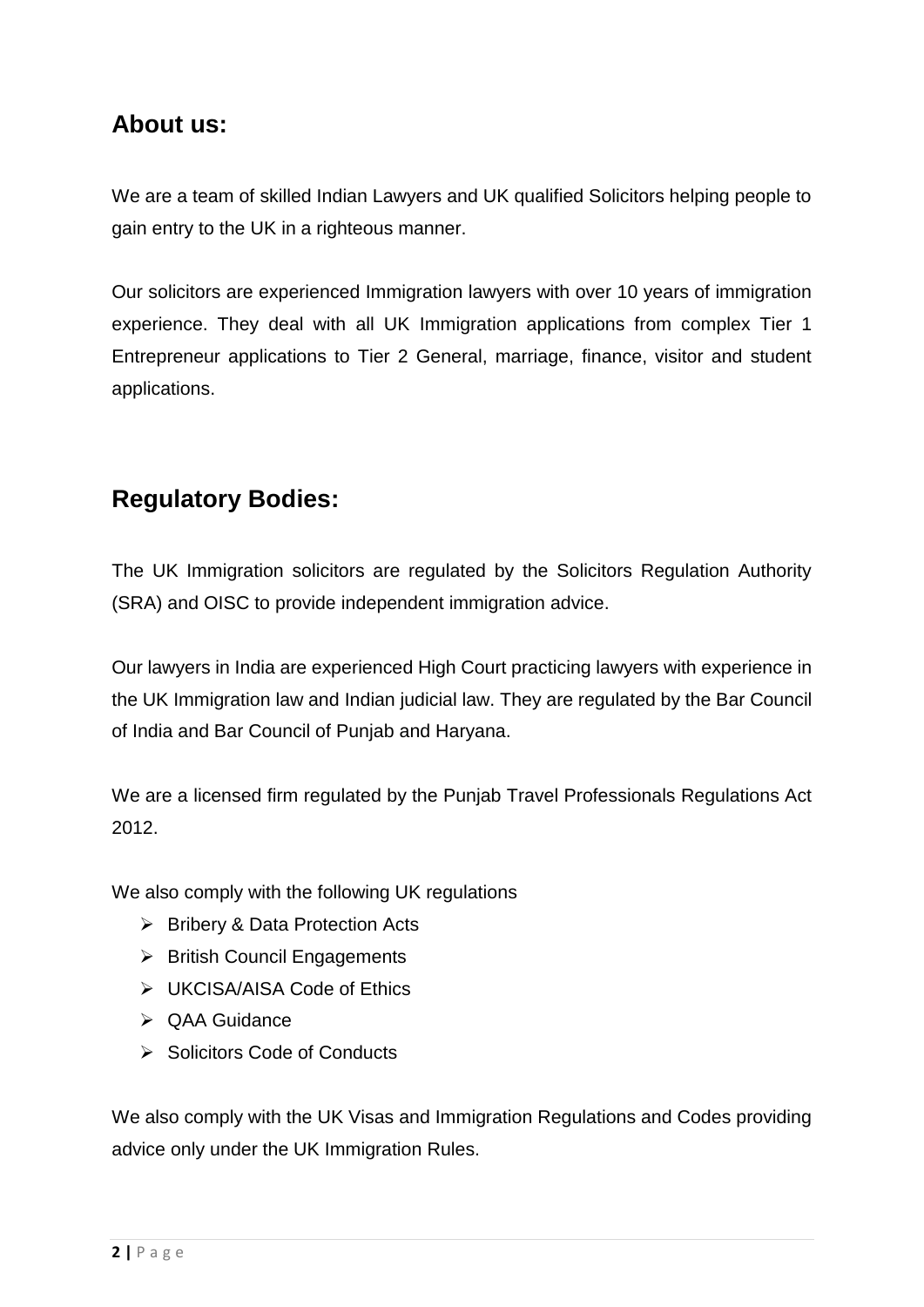Our UK office is headed by our partner Solicitors and India office is headed by our Lawyers. We do not Sub-contract our work and deals with our clients directly.

# **Professional Standing:**

As members of the society, members of the Indian Judiciary under BCI, members of education trust under Punjab School Board and members of the High court of England and Wales under SRA, we provide correct and honest advice to our clients.

# **Part of School and Education Trust**

We are part of Pole Star Education Trust, which provides educational services to the economically deprived students in the society. We provide education services under a Trust and all the profit is invested back in the services.

The trust runs School under the name of 'Pole Start Public School' in Nawanashar, Punjab, India and have been in service since the year 2000.

Our dedication and enthusiasm to provide students with right education and helping them to prosper is our mission.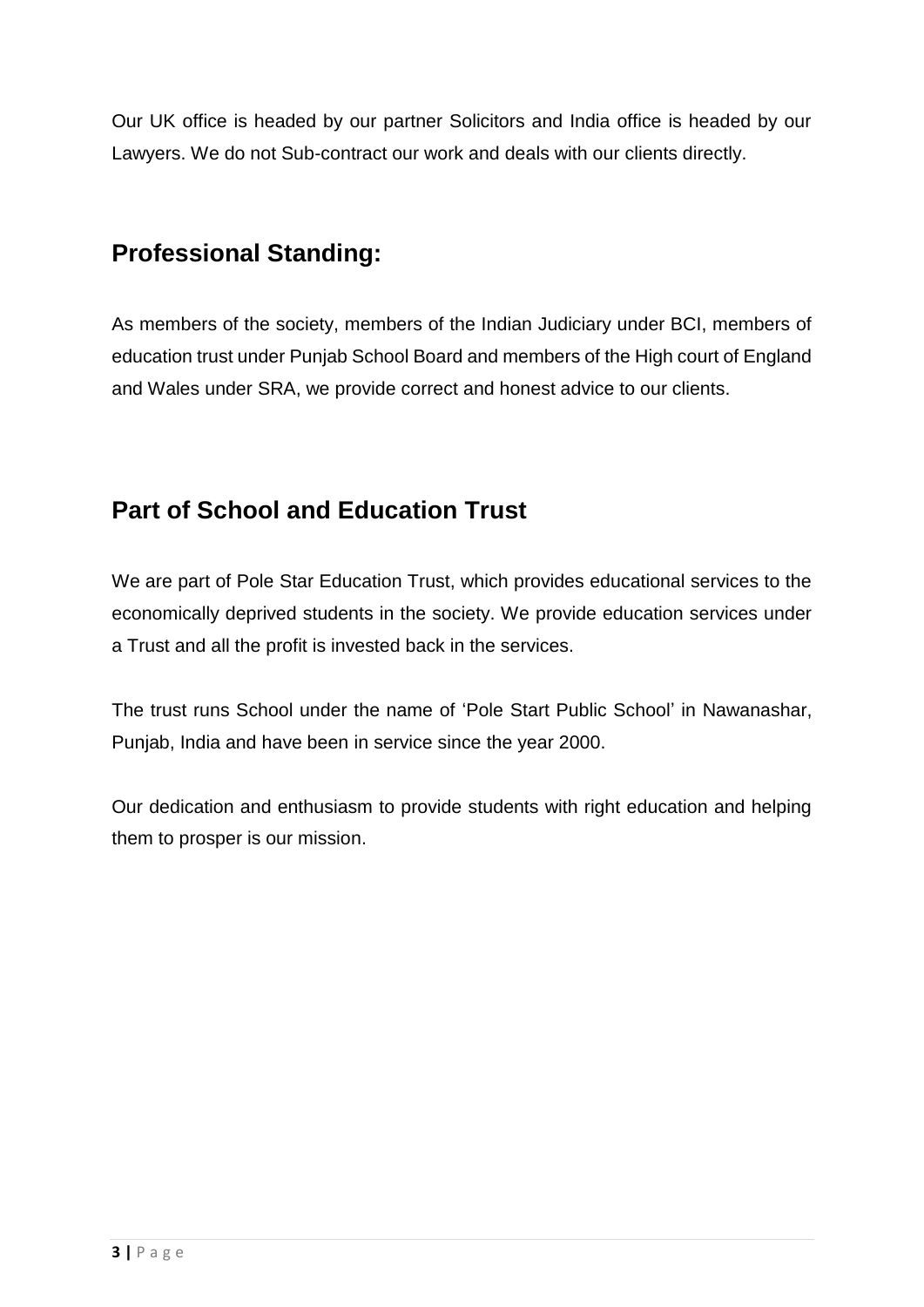### **Student Services:**

We provide four types of services to Students:

- 1. Free initial assessment of their application
- 2. Getting admission in a UK Summer Schools, and
- 3. Deal with their immigration application
- 4. General assistance on travel and boarding.

We understand that students wishing to pursue their Higher Studies abroad find it difficult from where to start. It can be overwhelming not knowing where to start. Going abroad is their careers biggest decision and most of them make this decision without visiting the country or/and university. Travelling for the first time to a new country by yourself after paying for University tuition fees can sometimes be daunting for students.

We help students to travel to the UK before they decide to take an undergraduate or post-graduate course abroad. Our services provides excellent opportunities for students to visit the UK on a short-term to attend Summer School.

This gives exposure to the students about the UK and provide them with an opportunities to attend various universities and to discuss with Career departments teams about their future in the UK.

We believe it is vital for any student to attend the University before they take on fulltime course in a new country. We also recommend speaking to the careers department about the course they are interested in and what career opportunities that course will provide if they decide to study the relevant course.

We understand for students applying to the UK, the admission and immigration application process can be confusing and overwhelming. At this stage, we can help you gain admission in a Summer Schools in the UK and will complete your relevant application for an entry clearance visa to the UK at a nominal fix cost.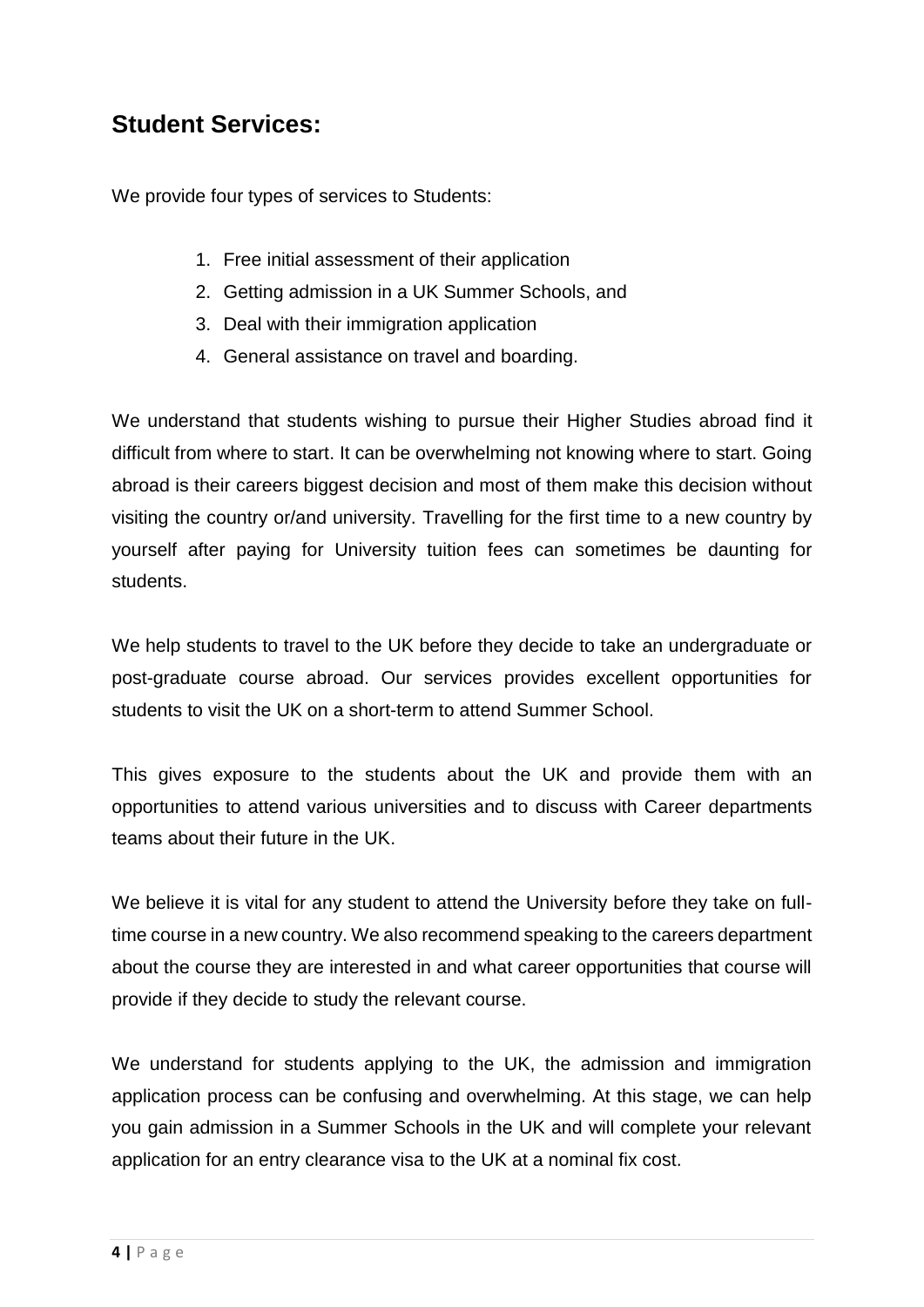### **a) Free Assessment of your UK Immigration application**

The success of any application depends on how well your immigration service advisor is able to assess your circumstances in order for you to apply for the admission and visa application to the UK.

Before we start applying on your behalf for any sort of application to the UK, we will always assess your application. The assessment includes the following circumstances:

- $\triangleright$  Age
- $\triangleright$  Current education stage
- $\triangleright$  Level of English
- $\triangleright$  Financial Circumstances
- $\triangleright$  Family background
- $\triangleright$  Personal achievements
- $\triangleright$  Active memberships
- $\triangleright$  Any work experience

Once the assessment is completed, we will inform you whether you qualify for the admission and immigration application or not.

We do an assessment of applications for your benefit. Most of the agents and students apply for student visas without considering these circumstances and either their admission is rejected or their immigration application is refused. If any of these is refused, you will not be able to enter the UK.

We do not want aspiring students to get rejections or refusals. We want our clients to have a clean immigration history which always helps them to apply for any future immigration applications for any country.

We will not apply for your application if we believe that your application is most likely to be refused. This keeps our reputation in place as well as we do not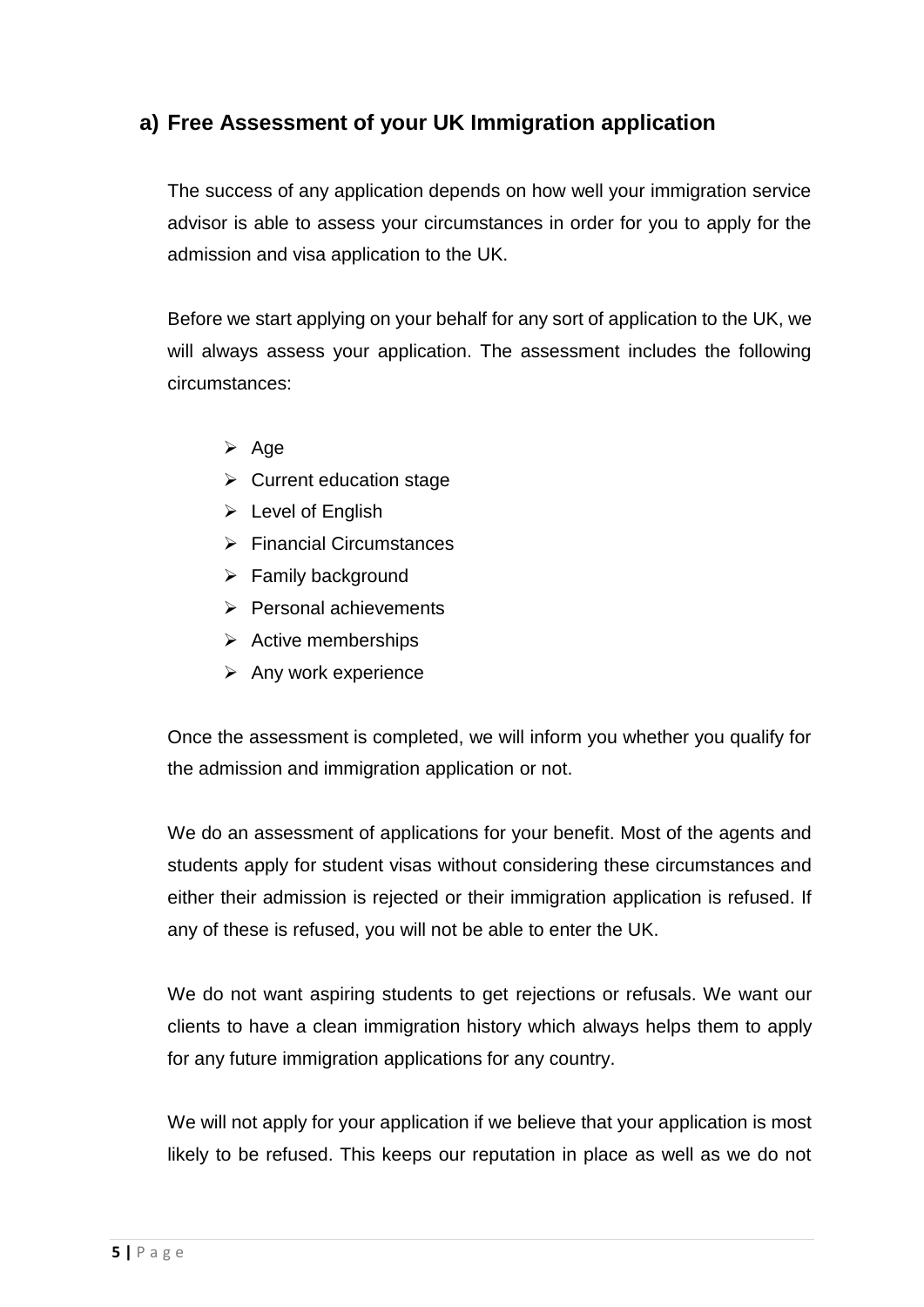wish to be considered as any other agent who is applying for immigration application without knowing UK Immigration rules or assessing your personal circumstances.

Even if you wish to apply from another immigration service providers, we always recommend you going through the above list for your successful application.

### **b) Getting Admission in a Summer School**

We will help students in selecting the right course for Summer School which will suit and benefit their careers. We work closely with students and their parents in selecting the right course. We understand that this is an occasional opportunity for students and getting it right is crucial for them.

### **c) Dealing with Immigration application**

Once we have selected students and admissions have taken place in Summer School, we will apply on your behalf for short-term study visa to the UK. This visa does not require sponsor licence from UK Sponsor and the rules are not stringent as compared to the Tier 4 General Student Visa.

Once you have obtained short-term Study visa, it makes your future Tier 4 General student visa application easier and more credible.

We will also prepare a covering letter on your behalf and prepare the visa application file. Students will only reach at this stage if they complete our initial two assessments.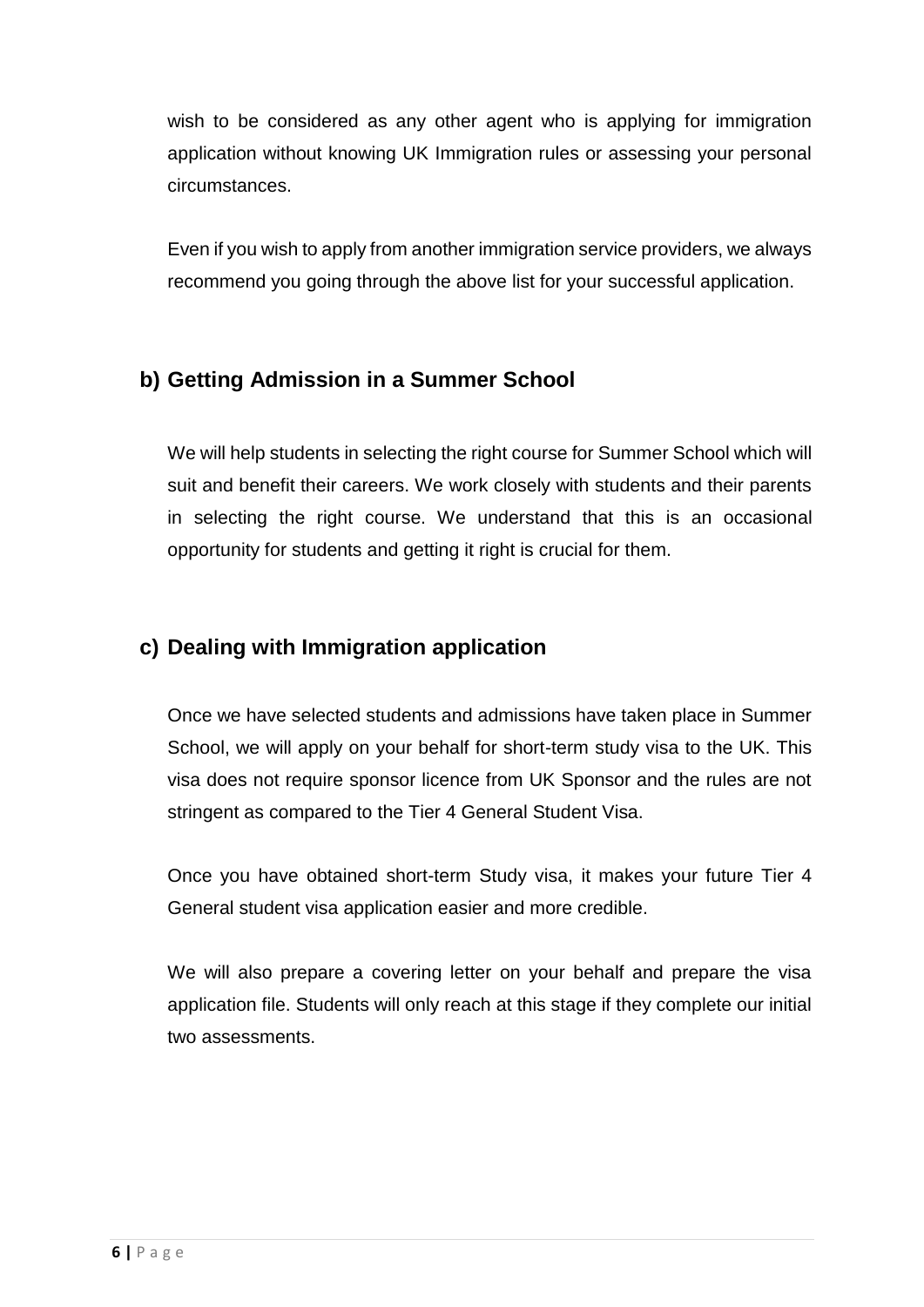### **d) Further assistance includes:**

- Help with preparing your personal statement for admission process
- Help with documents required for admission process
- Help with documents required to apply for a UK Visa
- Upon grant of the admission and visa, general advice will be provided on how to travel to the UK including booking a flight ticket, accommodation, food, UK public transport travel tickets, London Underground Tube Map, international SIM card etc.

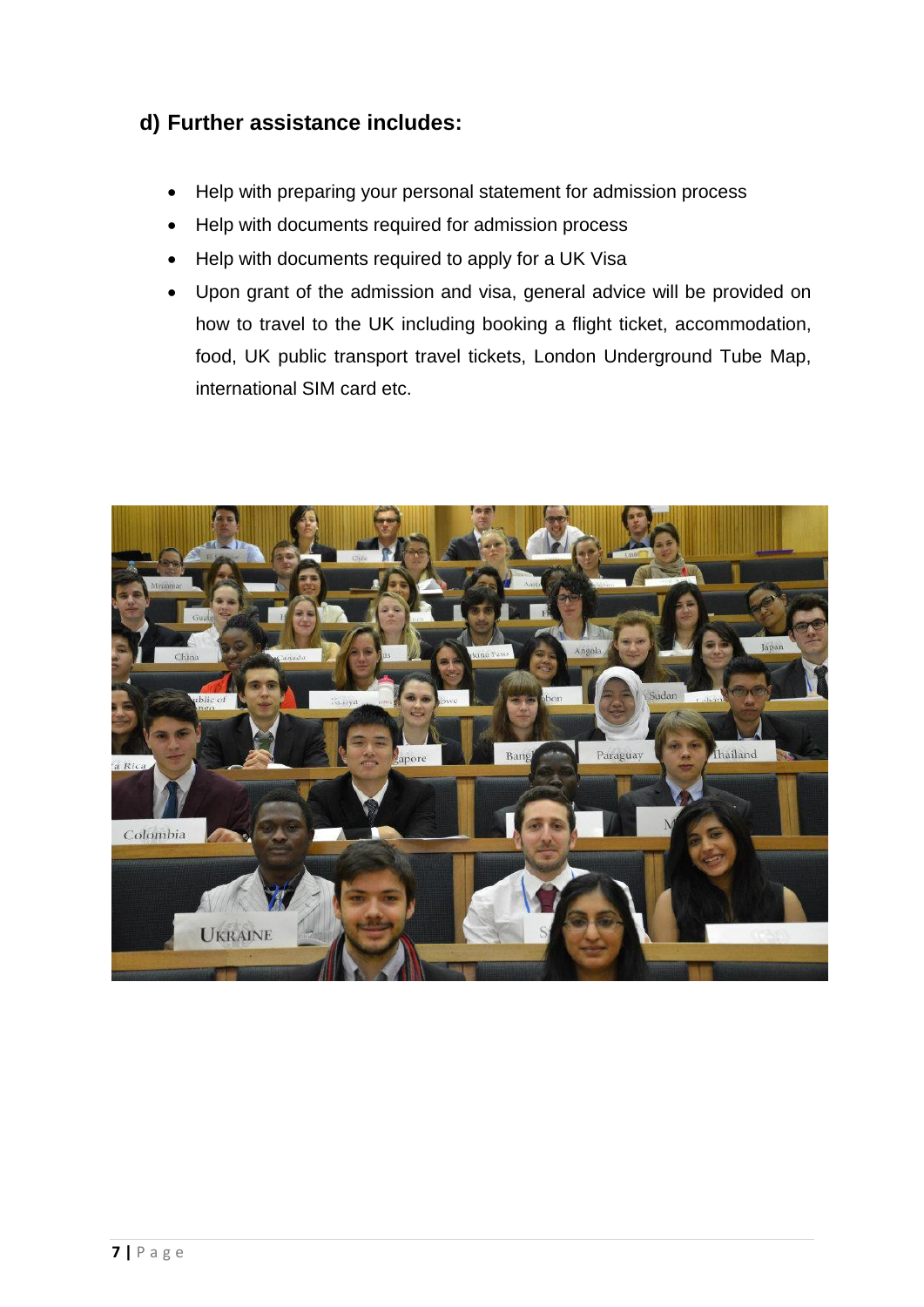# **Different Types of Immigration Applications**

- Spouse Visa Applications
- Marriage Visitor Visa
- Child Dependant Visas
- Standard Visitor Visas
- Short Term Study Visa
- Tier 1 Entrepreneur
- Tier 1 General
- Tier 2 General
- Tier 2 Priority Service
- Tier 4 General
- Permitted Paid Engagement Visa
- PBS Dependants
- European Dependant Visas
- European Family Member Visa
- UK Passport Applications
- Stateless
- UK Ancestry Visa
- Administrative Review
- Visa and Immigration reconsideration requests
- Naturalisation Applications
- . No time Limit Visa
- Returning Resident Visa
- Transit Visa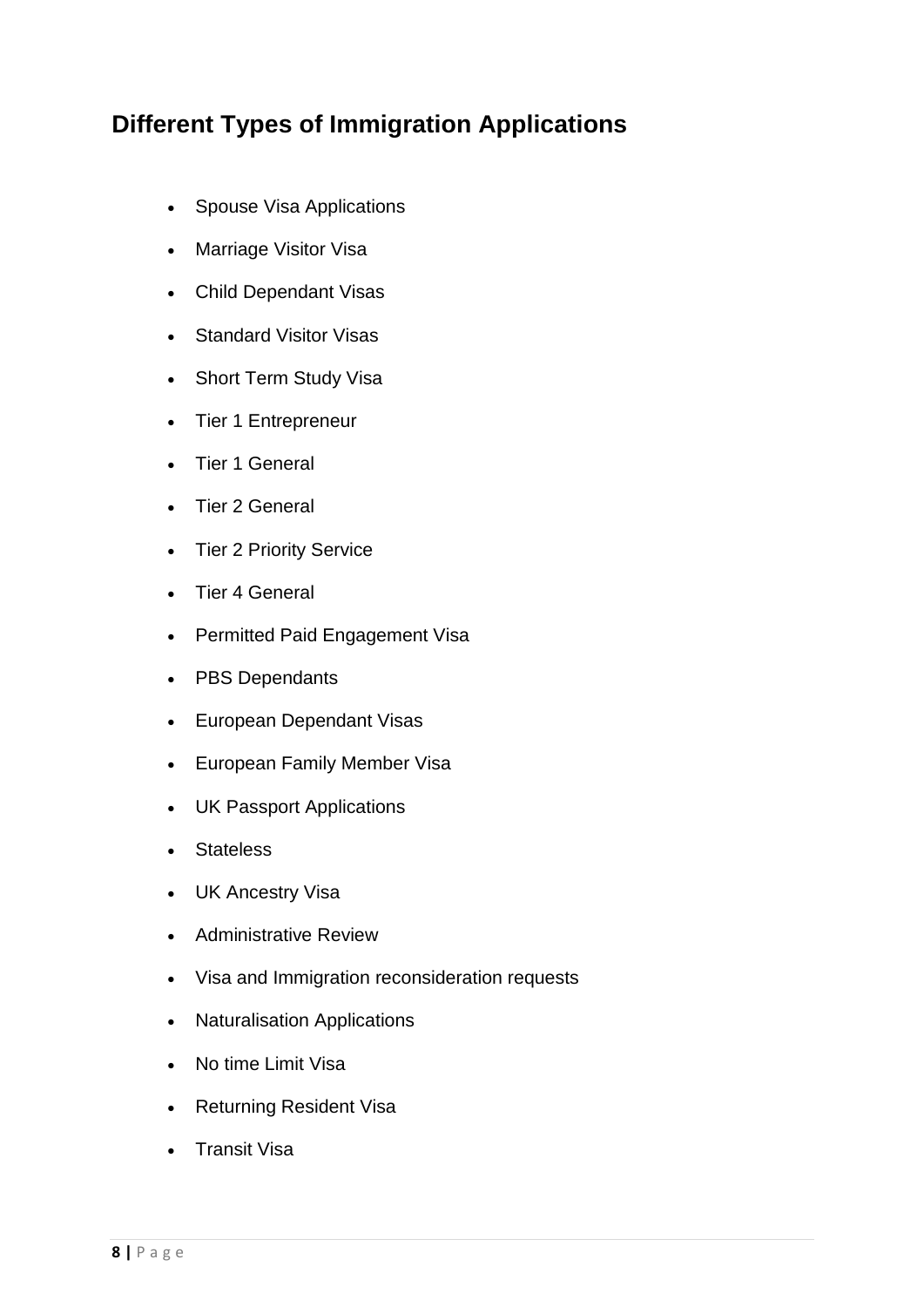Every year, thousands of immigration applications are turned down by the British High Commission due to lack of documents, information or common mistakes in completing or submitting the necessary documentation. The costly fees are generally non-refundable if an application is refused.

At Lawyers and Immigration our legal experts will help you with your immigration application and Administrative Review Applicants at a price you can afford. Our services are tailored to meet the individual needs of our clients with full advice on telephone offering practical assistance, support and representation.

### **Available Summer School Courses:**

- English Language
- IELTS Preparation
- Computer Science Programme
- Science
- Maths
- Law
- Medicine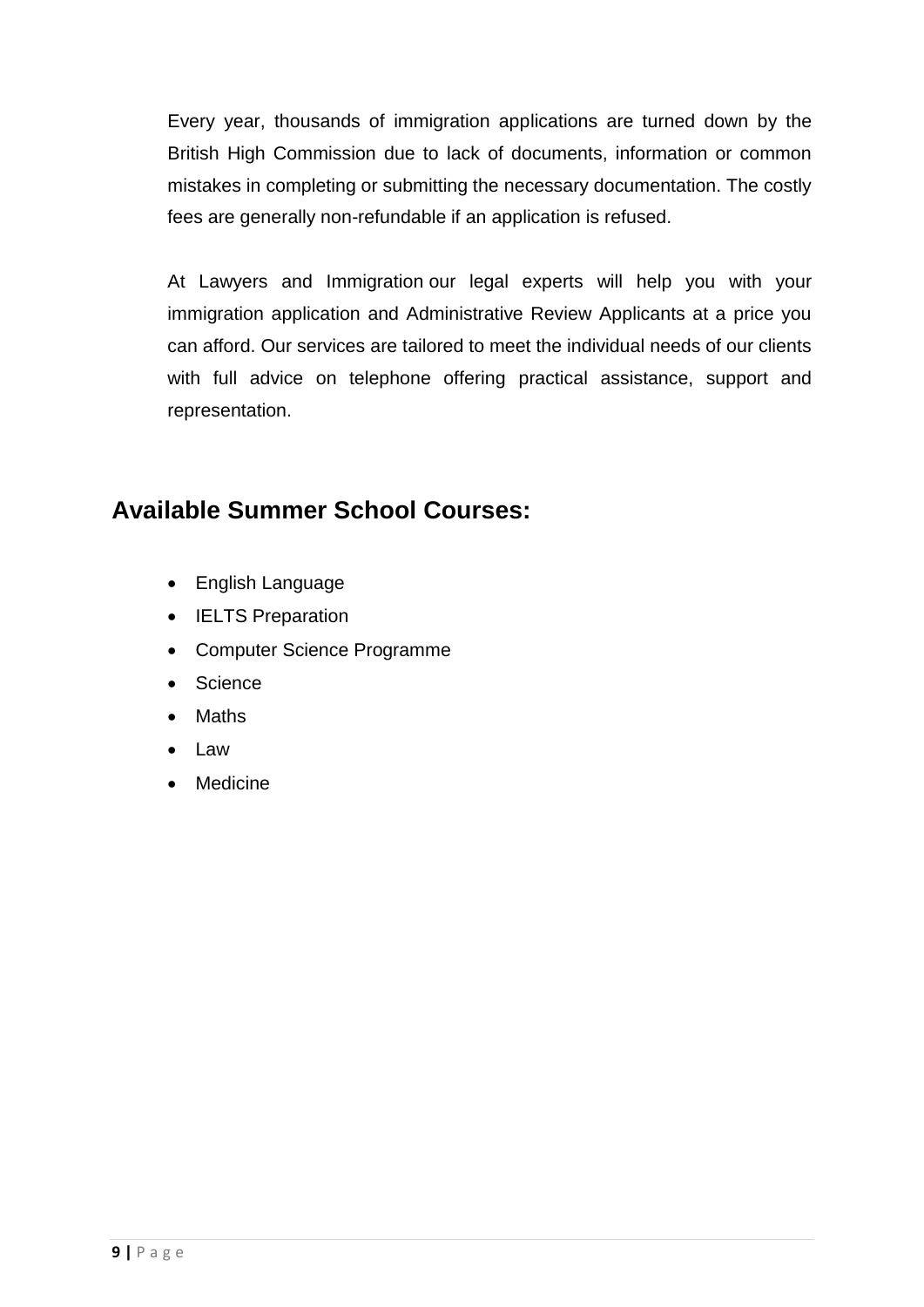# **Summer Law School for Indian Students**

- If you are planning to study law in the UK but is unsure of its nature and career opportunities, then summer law school is a good way to know what is involved in the UK law and how different it is from Indian legal system. It helps students to learn about UK legal system and how it operates nationally and internationally. This helps students to decide better on their careers choices.
- If you are an international student, we highly recommend joining a summer law school before you take admission in a full-time law degree or diploma in the UK.
- We help students to get admission in a summer law schools and deals with their immigration application. We also provide free career advice for students wishing to pursue a law degree from the UK and prospect of becoming a Solicitor or Barrister in the UK. Our Solicitors in the UK will guide you through steps involved to become a Solicitor or Barrister in the UK.
- If you are a qualified lawyer in your home country and wish to qualify as a Solicitor in the UK, we can guide you through the steps involved in conversion courses available in the UK.

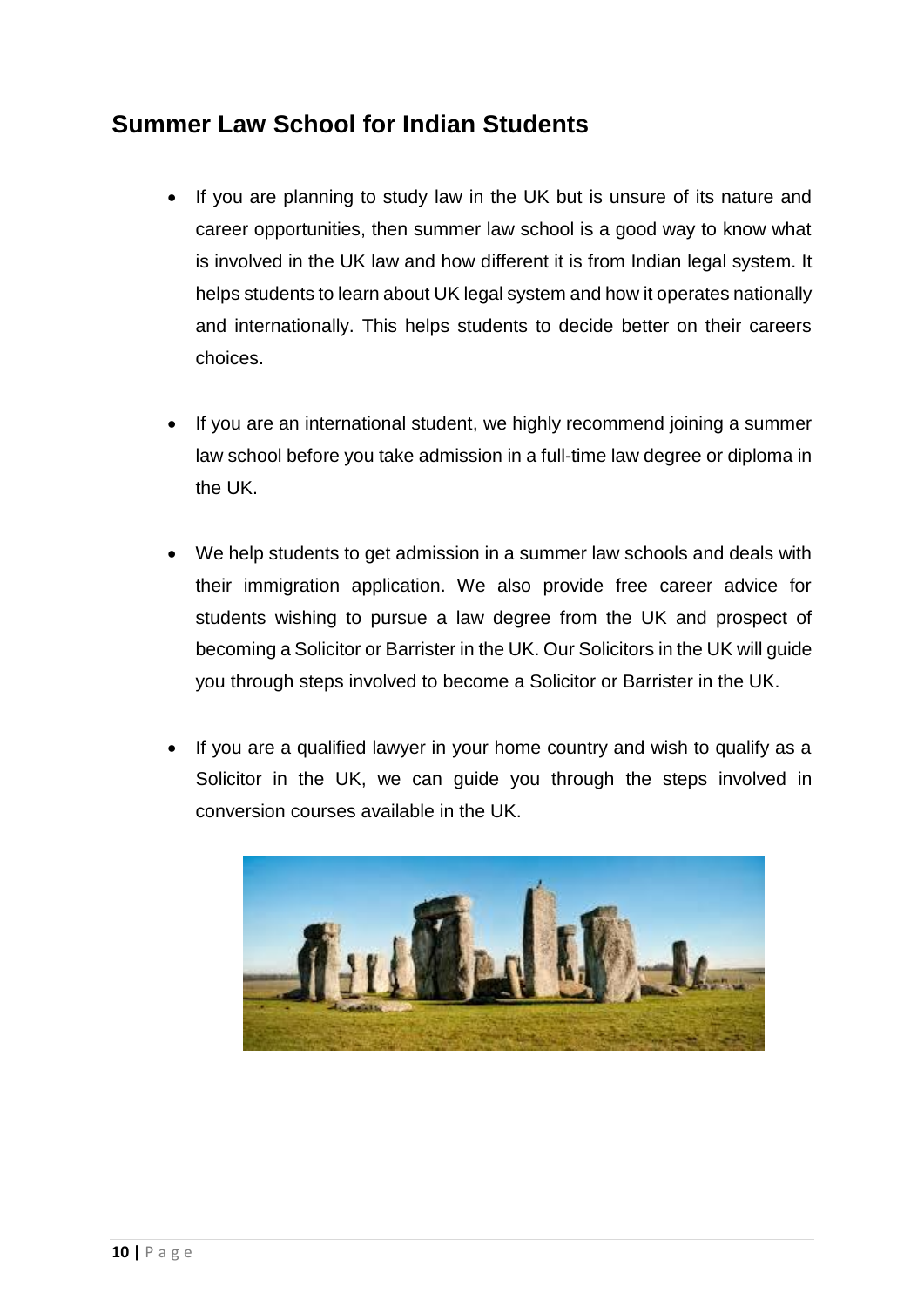# **Model United Nations (MUN) Conferences:**

- **Cambridge, United Kingdom**
- **New York, United States of America**
- We help students, colleges and universities with processing their admission applications to the Model United Nations (MUN) conference held every year at United Nations Headquarters based in New York, United States of America and in Cambridge, United Kingdom.
- We help students with their visa applications to the UK and US for MUN only
- Students book their own accommodation and travel arrangements
- Students prepare their own relevant coursework
- To learn more about Model United Nations please visit United Nations website <https://www.una.org.uk/get-involved/learn-and-teach/model-un-portal>

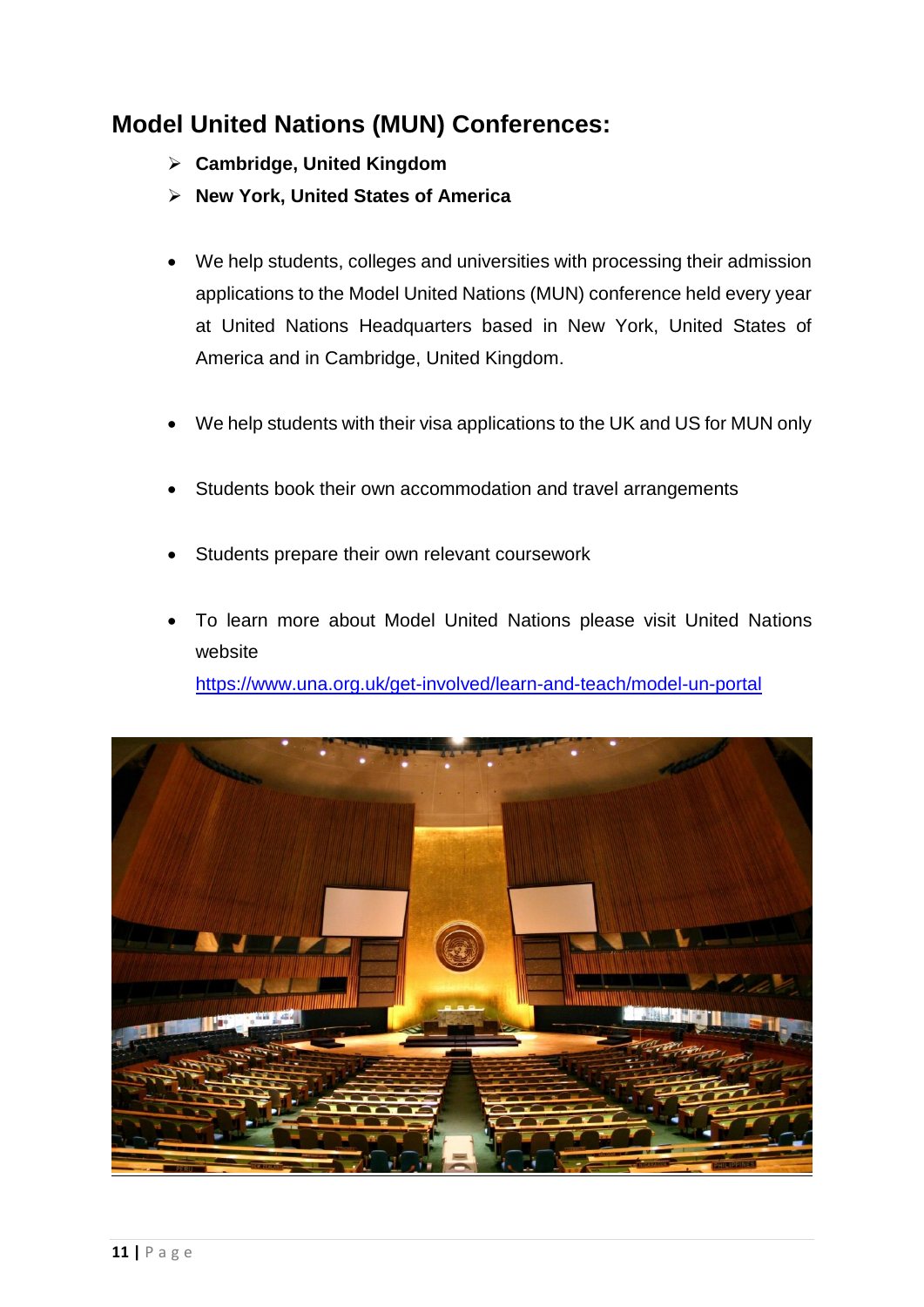# **Why join UK Summer Schools:**

#### **Improve English Language**

The most popular reason for overseas students to take a summer school programme is to develop their verbal and written English skills. It helps them to enhance their English language skills by interacting with teachers, local students and socialising in general. Within few weeks, a student can improve their confidence with English skills to a great extent.

#### **Support your University Application**

Summer Schools can help you decide if you want to pursue a relevant course at University or College before you take on admission. You will be able to better decide whether you wish to proceed with the studied subjects.

It can also help you to strengthen and upgrade your university or college application with relevant academic achievements or with the university entrance exams.

In a highly competitive academic environment, any evidence of interest in the subject matter will prove your commitment to excelling in your academic pursuits.

#### **Boost Confidence**

Successfully completing a summer school will greatly enhance your confidence in general. Travelling internationally and studying with local and international students gives you wide level of exposure which helps you become more independent, capable and self-reliant. The overall experience helps you access your true potential, silence your self-doubts and give you the confidence to pursue your dreams.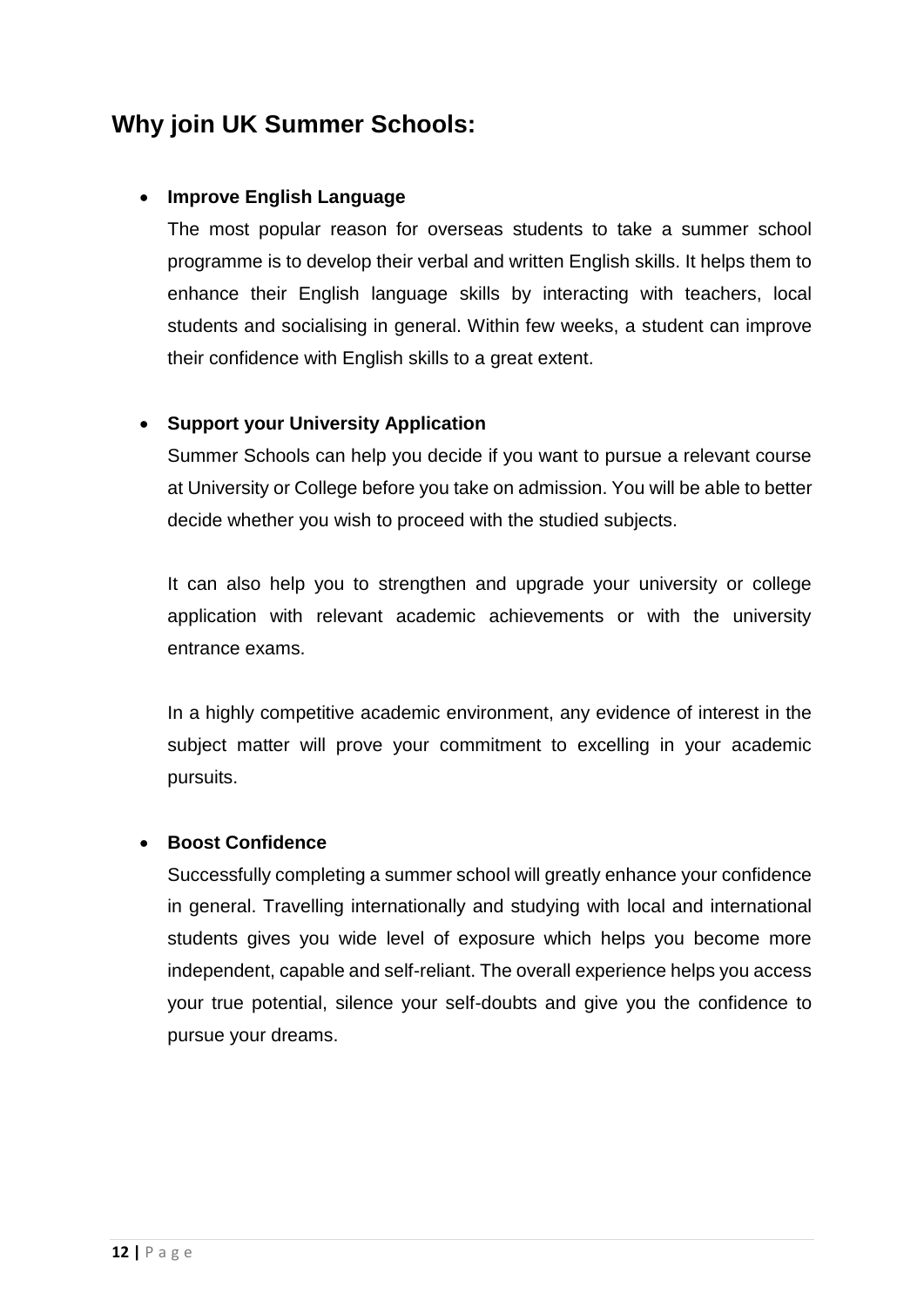#### **Upgrade your CV**

Summer School achievement reflects your level of commitment to your own development and willingness to learn more. List the skills you gained during summer school and how they helped you perform better both academically and in employment. These advantages will make a positive impression no matter what career path you choose to follow. The extra preparation will likely contribute to better grades and access to better universities.

#### **Tend to your specific educational needs**

If your university does not offer a particular course you might be interested in, summer schools provide plenty of [options](http://www.shortcoursesportal.com/disciplines/) that will satisfy your thirst for knowledge. Even if you don't really know what you would like to learn, browsing through an [extensive](http://www.shortcoursesportal.com/) list of summer courses might inspire you to try out new study opportunities.

#### **Make new friends**

The welcoming and highly interactive study environment typical for a summer school is the perfect setting for making a lot of new friends. Start long-lasting friendships by interacting with your classmates and participating in social events. Even shyer students will have an easier time opening up, thanks to the friendly atmosphere, the shared interests of the participants, the small study groups and the acceptance of diversity.

#### **Get inspired**

While many students may choose a summer programme for very different reasons, some students may simply want to engage in a summer school study to occupy their time during the long summer holiday. Everyone can benefit from a fresh idea, and a summer school is a perfect place to find more than a few.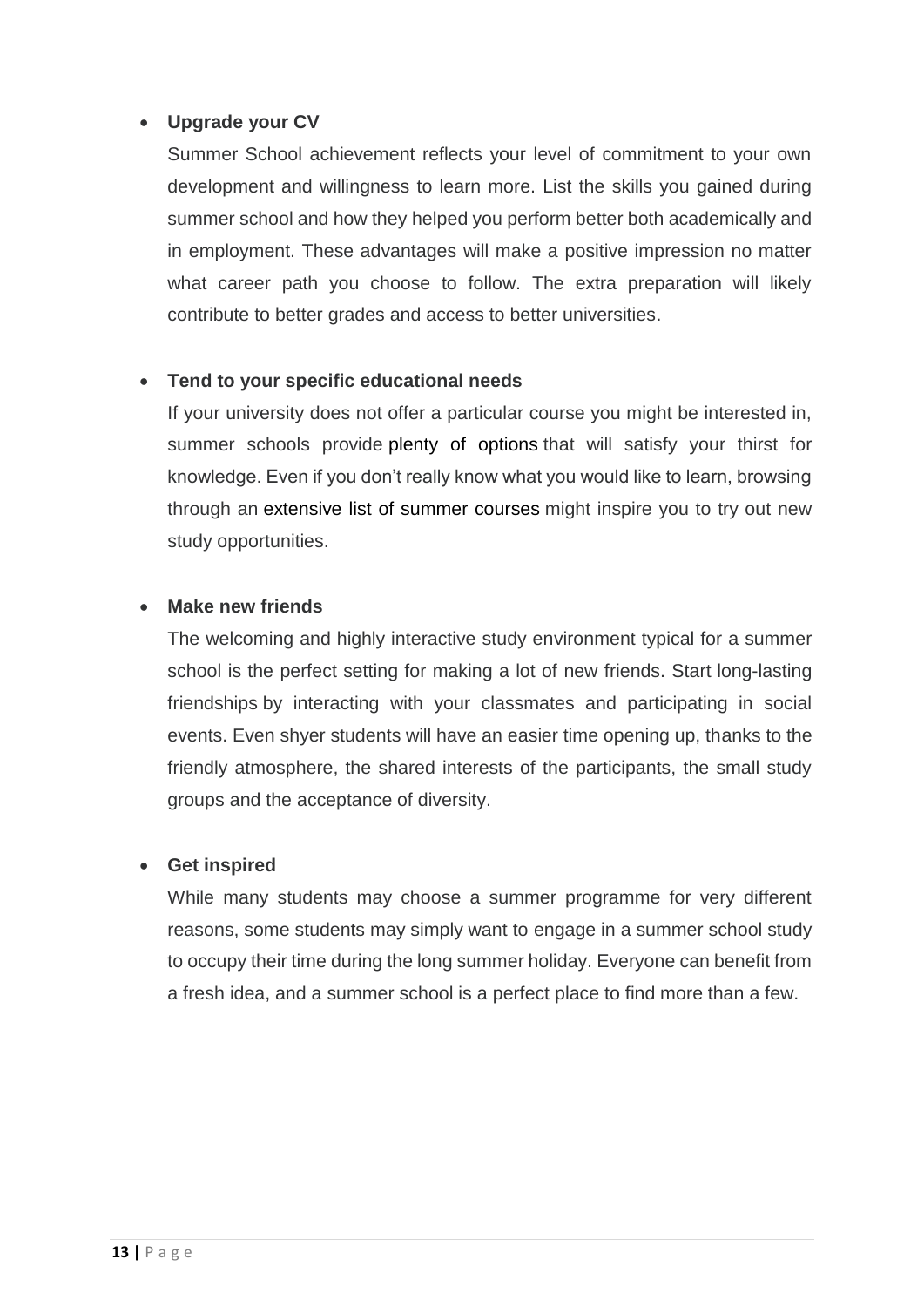# **Free Career and Immigration Advice**

- Our experts in the UK can help you take admission in a full-time university or college course and can deal with any UK Visa Immigration Applications.
- They can also advice you on UK immigration rules and future immigration applications for settlement, work permits or marriage in the UK.

### **If a student goes missing or doesn't return back to India**

If for any reason a student does not return back to India before the expiry of the visa or goes missing, we will help School Board and Teachers in reporting students to the following authorities:

- 1. We will inform UK Visas and Immigration (UKVI) Home Office, UK. The UKVI is the official government department.
- 2. We will inform the local police and will provide School with a reference number.
- 3. We will inform the Indian authorities in the UK.

By taking the above-mentioned steps, the School cannot be held liable for any misconduct. We will work closely with School to make sure none of our reputations is affected by any misconduct by the student. Once we have taken the above-mentioned steps, it will be the UKVI responsibility to trace the student and send him/her back to India.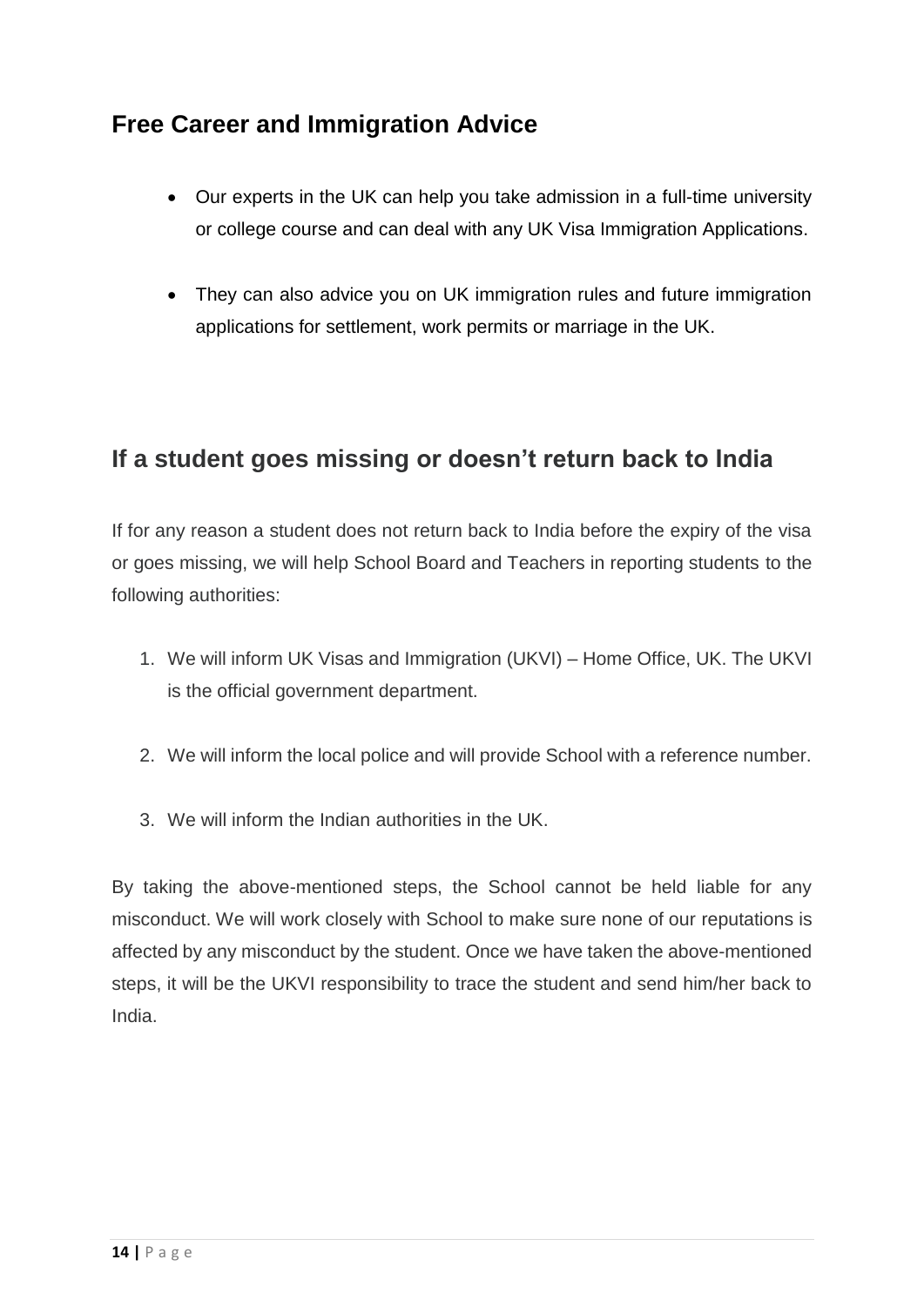### **Our Cost:**

#### **Summer Schools**

We charge fixed fee from each student in helping their immigration application and getting offer letter from a Summer School in the UK.

#### **Our Cost: Rupees 15,000 (Paid in two instalments)**

**First instalment:** Rupees 10,000 to start the process which includes getting admission offer letter and applying to the British High Commission.

**Second and final instalment**: Rupee 5,000 (after completion) i.e. after obtaining a visa.

Our cost covers all services provided by us. Please refer to our services section for more detail.

#### **Model United Nations – US and UK**

We charge fixed fee from each student in helping their immigration application and getting offer letter from Model United Nations – US or UK.

**Our Cost**: Rupees 5,000 (Paid in full instalment)

Our cost covers all services provided by us. Please refer to our services section for more detail.

#### **Fees for other Immigration Applications**

**Spouse: Rs. 20,000 (Paid Rs. 15,000 towards first instalment and Rs. 5000 after obtaining the visa)**

**Visitor and any other application: Rs. 5000 (Paid in full instalment)**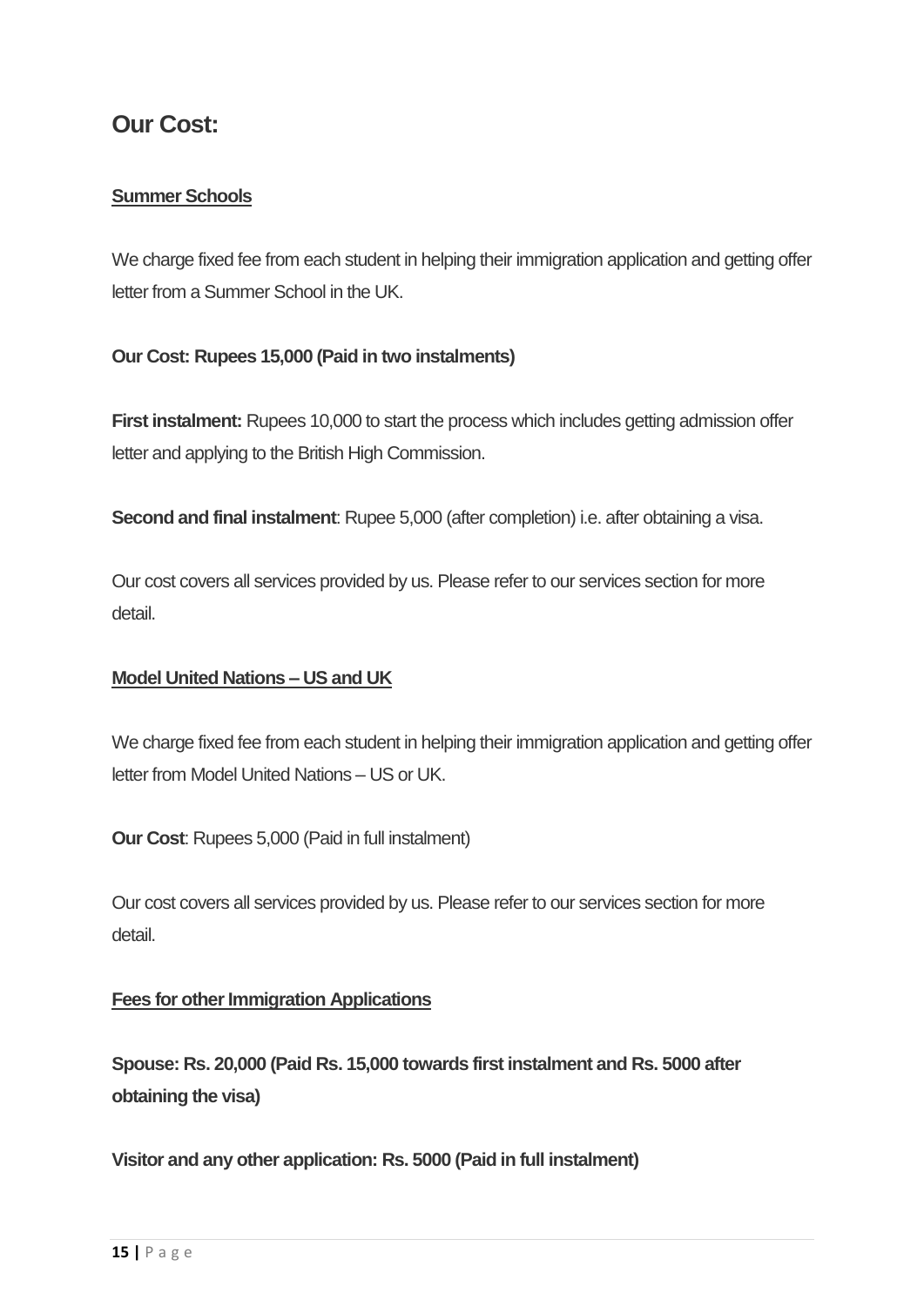### **What we don't cover:**

Our cost does not include the followings:

- Summer School Admission Fees
- **•** British High Commission Visa Application Fees
- Flight Tickets
- Accommodation
- Food
- Travel Insurance
- Luggage responsibility
- General expenses

### **What happens next:-**

If you are interested in our services for your children or students, we request that we are allowed to take documents from them to assess their circumstances. The selected students will then be allowed to apply for the visa.

Our members will contact the students to attend our offices and we will then initiate the application process.

### **Any other query:**

If you have any other query or require any further information, kindly contact our members of the team and they will guide you through.